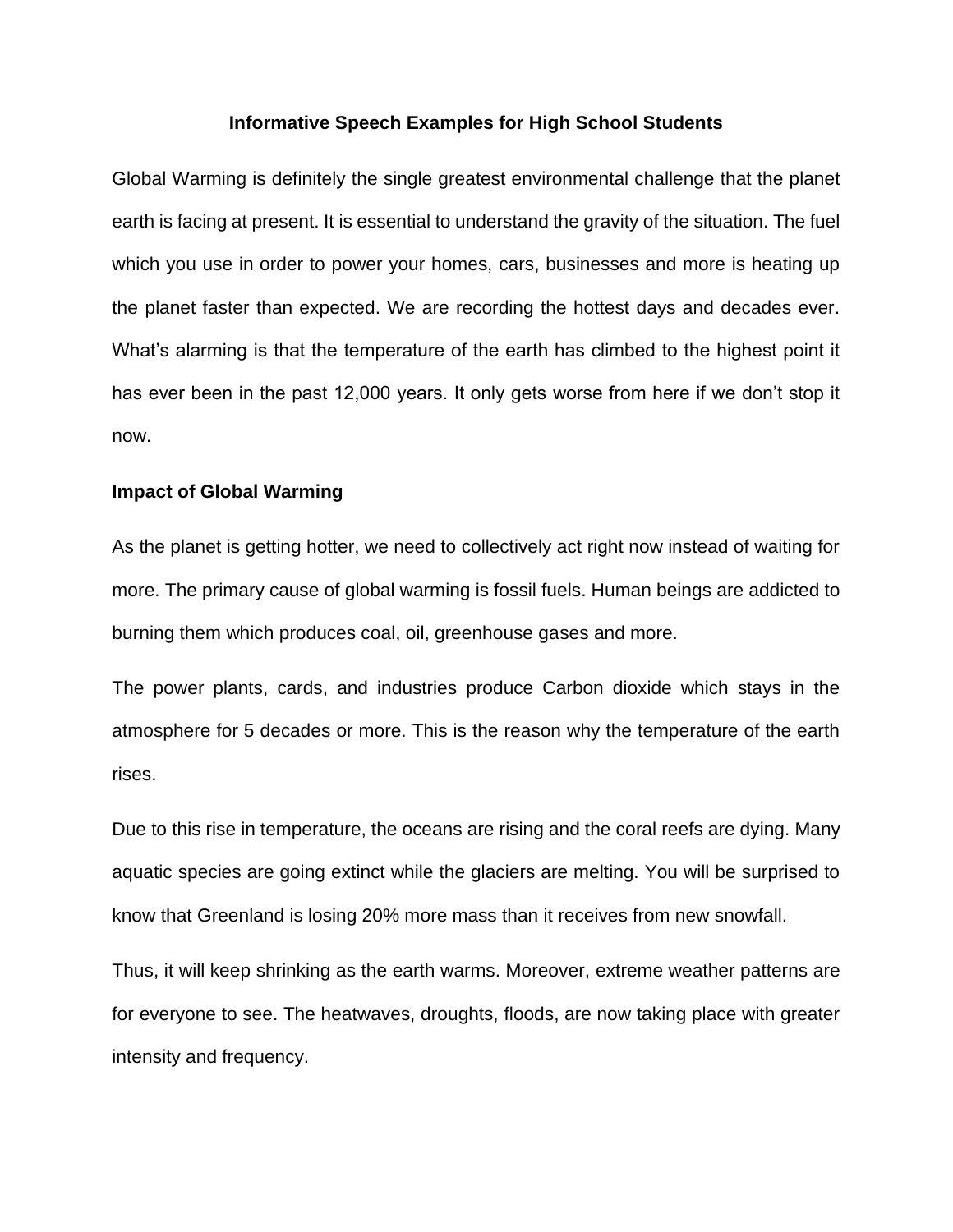The hurricanes are doubling up in nature in terms of occurrence and the Katrina Hurricane is enough to prove this point. Further, the Greenland and Western Antarctic ice sheets are at great risk of melting completely. Please note that these two ice sheets presently hold around 20% of the Earth's freshwater. The rise in sea levels will damage the coastal areas globally. Moreover, the regularity of hurricanes, tornadoes, and others may become more volatile spreading malaria and other deadly diseases.

## **Ways to Tackle Global Warming**

The time is now to do something to prevent global warming, otherwise, it will be irreversible. Electricity and transportation contribute largely to global warming, so we must begin there. It is important to note that there is no silver bullet and we must all come together to tackle global warming as a whole. Every home, business, industry, individual effort is required to tackle this crisis.

As coal produces tons of Carbon dioxide annually, we need to find ways to clean up coal. We can also tackle global warming by beginning with putting agriculture in the system. We must encourage farmers to adapt to greener farming practices. For instance, they must till land less often, and plant trees on vacant land.

Moreover, the same regime needs to be applied to other industrial producers of carbon dioxide. For instance, the transportation industry of cars, trucks, planes and more produce 28% of the carbon dioxide emissions. Thus, we must reduce these emissions by enhancing the fuel efficiency of the vehicles. Also, it is high time we got rid of oil and gasoline-based fuels and opt for greener alternatives.